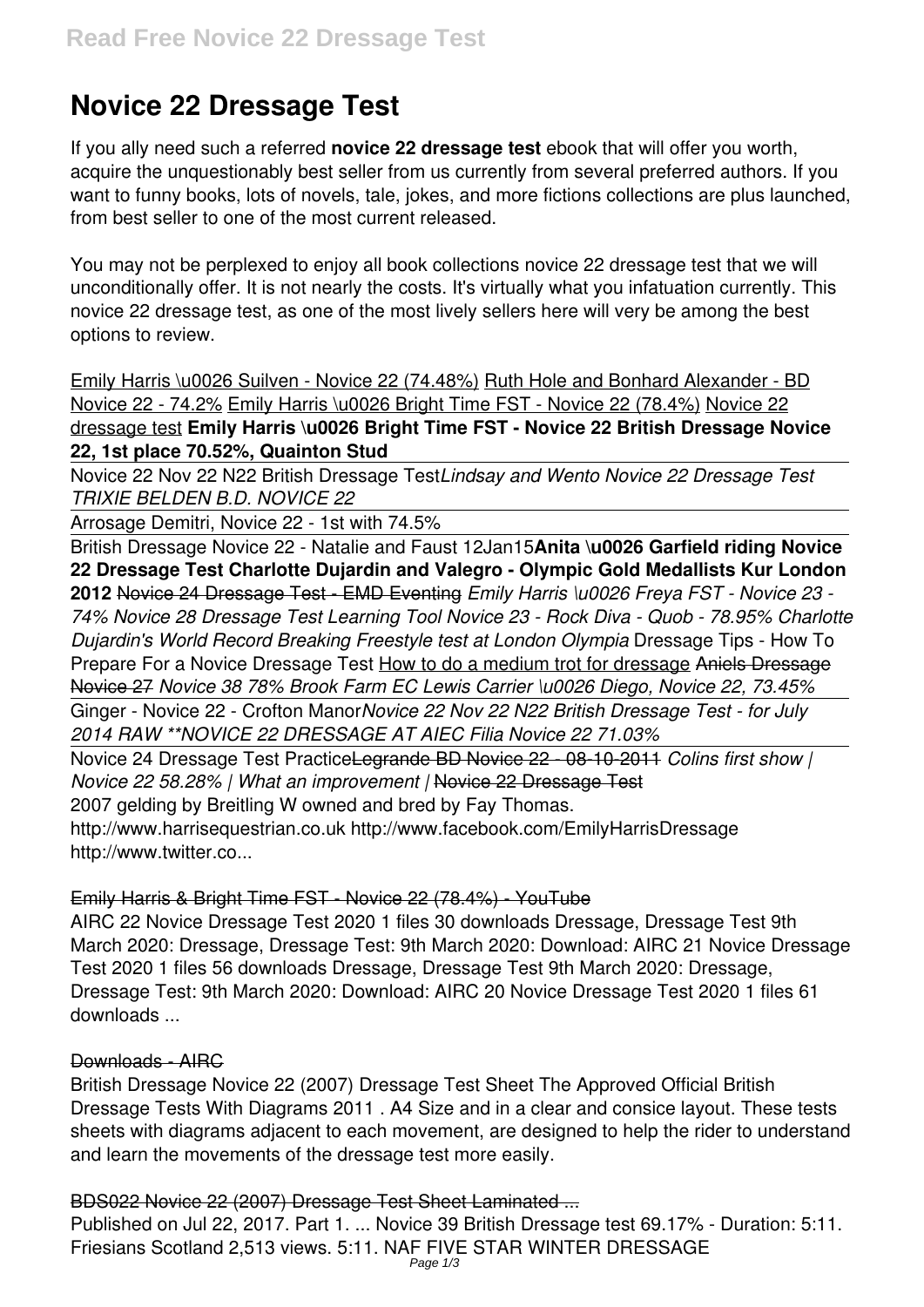CHAMPIONSHIPS 2017: ...

## British Dressage Novice 22, 1st place 70.52%, Quainton Stud

106 - BE100 dressage test 106 (2012) 25.22 KB. File. 107 - BE100 dressage test 107 (2016) 187.35 KB. File. ... View all downloads > BE NOVICE DRESSAGE TESTS. File. 110 - Novice dressage test 110 (2012) 96.86 KB. File. 111 - Novice dressage test 111 (2010) 77.1 KB. File. 112 - Novice dressage test 112 (2010) 77.14 KB. File. 113 - Novice dressage ...

## Dressage Tests | British Eventing

Horse: Rider: Event: Date: Judge Name: JUDGE POSITION: Purpose: To confirm that the horse demonstrates correct basics, and in addition to the requirements of Preliminary Level, has developed the thrust to achieve improved balance and throughness and maintains a more consistent contact with the bit. Introduces: 10m circle at trot, change of lead through trot; counter canter

## THE EQUESTRIAN FEDERATION OF AUSTRALIA INC

Novice 24 British Dressage Test practice with coaching tips narrated over it. This video has some excellent quality close up footage of me practice riding th...

## Novice 24 Dressage Test Practice - YouTube

Novice 22 Dressage Test - motta001.targettelecoms.co.uk Horse Monkey Is Our Best Friend''British Dressage May 11th, 2018 - Novice 22 2007 Test Sheet Novice 22 Test Sheet Format A5 Test Sheet Arena Size 20x60m Time Allowed 5 minutes Year of Publication 2007 Please note the image shown is an example of a test sheet' Bd Novice 24 Dressage Test - ModApkTown

# Download Novice 27 2007 Dressage Test Sheet

Garfield and Martine Harbour ride Novice 23 Dressage Test. Lake Farm, Isle of Wight, Sunday 19th May 2013. 70% and first place.

# Martine and Garfield Novice 23 Dressage Test 70% - YouTube

'british dressage may 11th, 2018 - novice 22 2007 test sheet novice 22 test sheet format a5 test sheet arena size 20x60m time allowed 5 minutes year of publication 2007 please note the image shown is an example of a test sheet'

#### Novice 22 Dressage Test

USEA Podcast #265: Down the Centerline VIDEO: The New FEI Dressage Tests Demystified PODCAST: Ride Your Best Dressage Test VIDEO: Beginner Novice, Novice, and Training Dressage Tests Approximate Time Correction for 2018 USEF Dressage Tests for Eventing Decoding the 2018 Dressage Tests Dressage Test Released for New Modified Level Eventing Training Online Presents: Video Ride-Throughs of USEF ...

# Dressage Tests - USEA, United States Eventing Association ...

'british dressage may 11th, 2018 - novice 22 2007 test sheet novice 22 test sheet format a5 test sheet arena size 20x60m time allowed 5 minutes year of publication 2007 please note the image shown is an example of a test sheet' 'www dressagediagrams org 13 / 18

# Novice 22 Dressage Test - accessibleplaces.maharashtra.gov.in

1 A C Enter in working trot and proceed down the centre line without halting Track left 10 Straightness, contact, balance Regularity, tempo, freedom 2 HE E Working trot Circle left 20